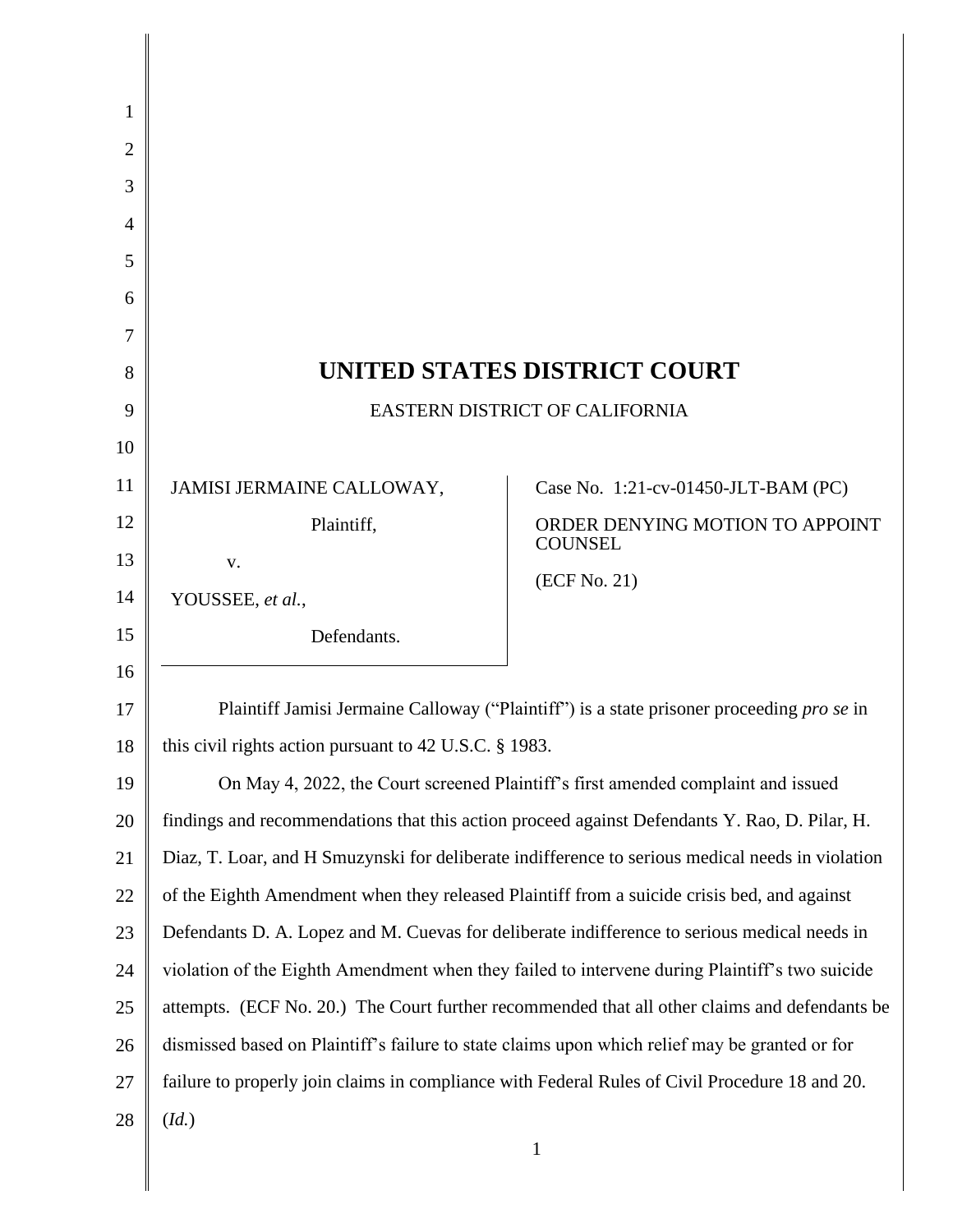1 2 3 4 5 6 7 8 9 10 11 12 13 14 15 16 17 18 19 20 21 22 23 24 25 26 27 28 2 Currently before the Court is Plaintiff's motion requesting appointment of counsel for the limited purpose of curing the deficiencies in his complaint and to serve all defendants properly joined to the Court's requirements, dated May 2, 2022, and filed May 5, 2022. (ECF No. 21.) Plaintiff states that he has made every effort to seek legal assistance and counsel through written correspondence to professional attorneys or law firms who have declined to take on his case. Plaintiff further contends that he is disabled and suffering from medical and mental health decompensation due to retaliation from CDCR/CCHCS administration and their employees. Plaintiff states that he has had continued medical issues that make it difficult to prosecute his legal actions, and counsel is needed due to the complexity of his case, Plaintiff's disabilities, and his lack of access to unlimited law library research. (*Id.*) Plaintiff is informed that he does not have a constitutional right to appointed counsel in this action, *Rand v. Rowland*, 113 F.3d 1520, 1525 (9th Cir. 1997), *rev'd in part on other grounds*, 154 F.3d 952, 954 n.1 (9th Cir. 1998), and the court cannot require an attorney to represent plaintiff pursuant to 28 U.S.C. § 1915(e)(1). *Mallard v. U.S. Dist. Court for the S. Dist. of Iowa*, 490 U.S. 296, 298 (1989). However, in certain exceptional circumstances the court may request the voluntary assistance of counsel pursuant to section 1915(e)(1). *Rand*, 113 F.3d at 1525. Without a reasonable method of securing and compensating counsel, the Court will seek volunteer counsel only in the most serious and exceptional cases. In determining whether "exceptional circumstances exist, a district court must evaluate both the likelihood of success on the merits [and] the ability of the [plaintiff] to articulate his claims pro se in light of the complexity of the legal issues involved." *Id.* (internal quotation marks and citations omitted). The Court has considered Plaintiff's request, but does not find the required exceptional circumstances. Even if it is assumed that Plaintiff has made serious allegations which, if proved, would entitle him to relief, his case is not exceptional. This Court is faced with similar cases filed almost daily by prisoners who are proceeding *pro se*, suffering from physical and mental health issues, and who must obtain discovery and research different legal claims with limited access to the law library. These plaintiffs also must litigate their cases without the assistance of counsel.